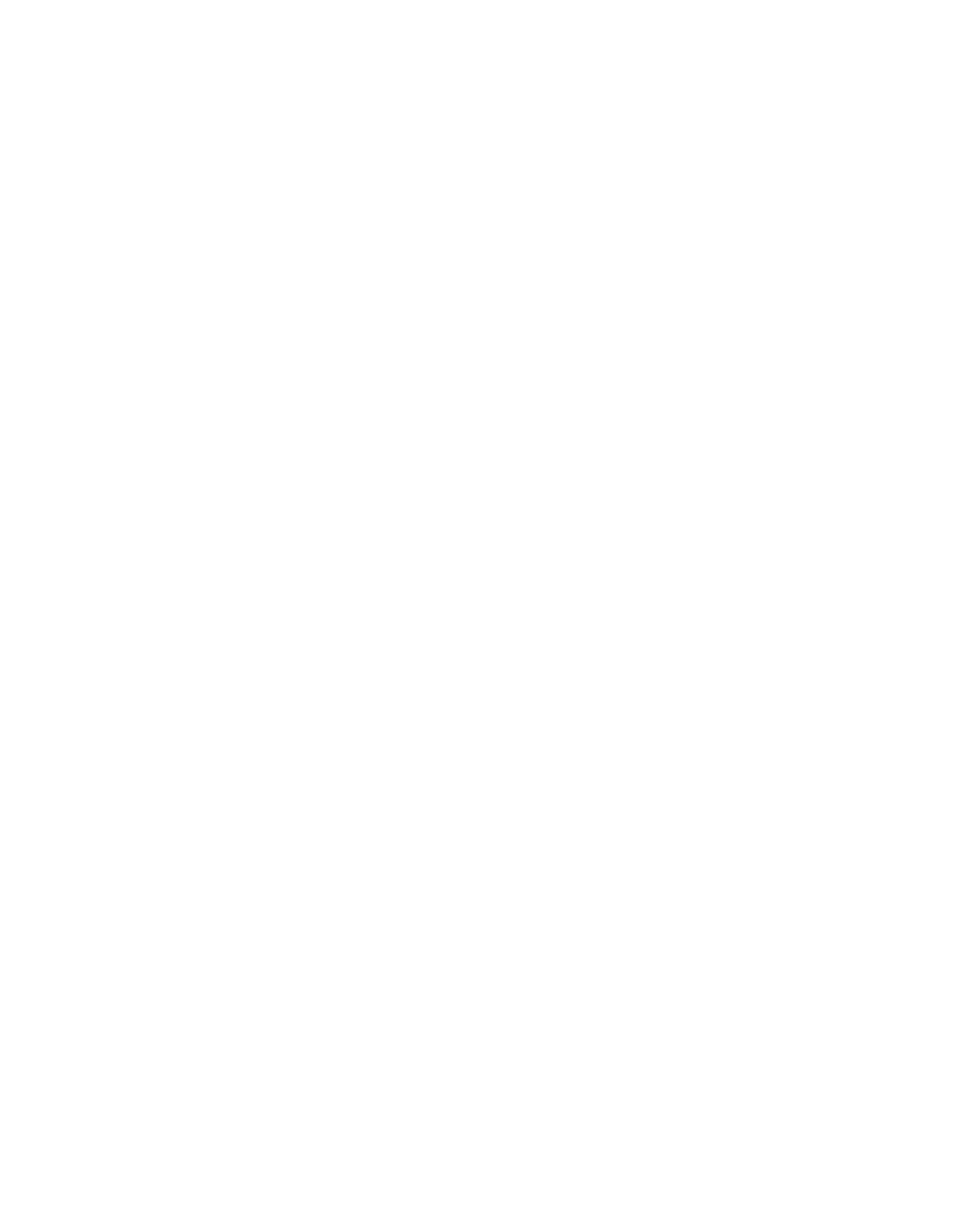#### **CURRENCY EQUIVALENTS**

The unit of currency in Timor-Leste is the US dollar

#### **ABBREVIATIONS**

| ADB.       |                          | Asian Development Bank                   |
|------------|--------------------------|------------------------------------------|
| COL        | $\overline{\phantom{0}}$ | concessional ordinary capital resources  |
| <b>OCR</b> | $-$                      | ordinary capital resources               |
| TA         |                          | technical assistance                     |
| TRTA       | $\overline{\phantom{0}}$ | transaction related technical assistance |

#### **NOTE**

In this report, "\$" refers to United States dollars.

In preparing any country program or strategy, financing any project, or by making any designation of or reference to a particular territory or geographic area in this document, the Asian Development Bank does not intend to make any judgments as to the legal or other status of any territory or area.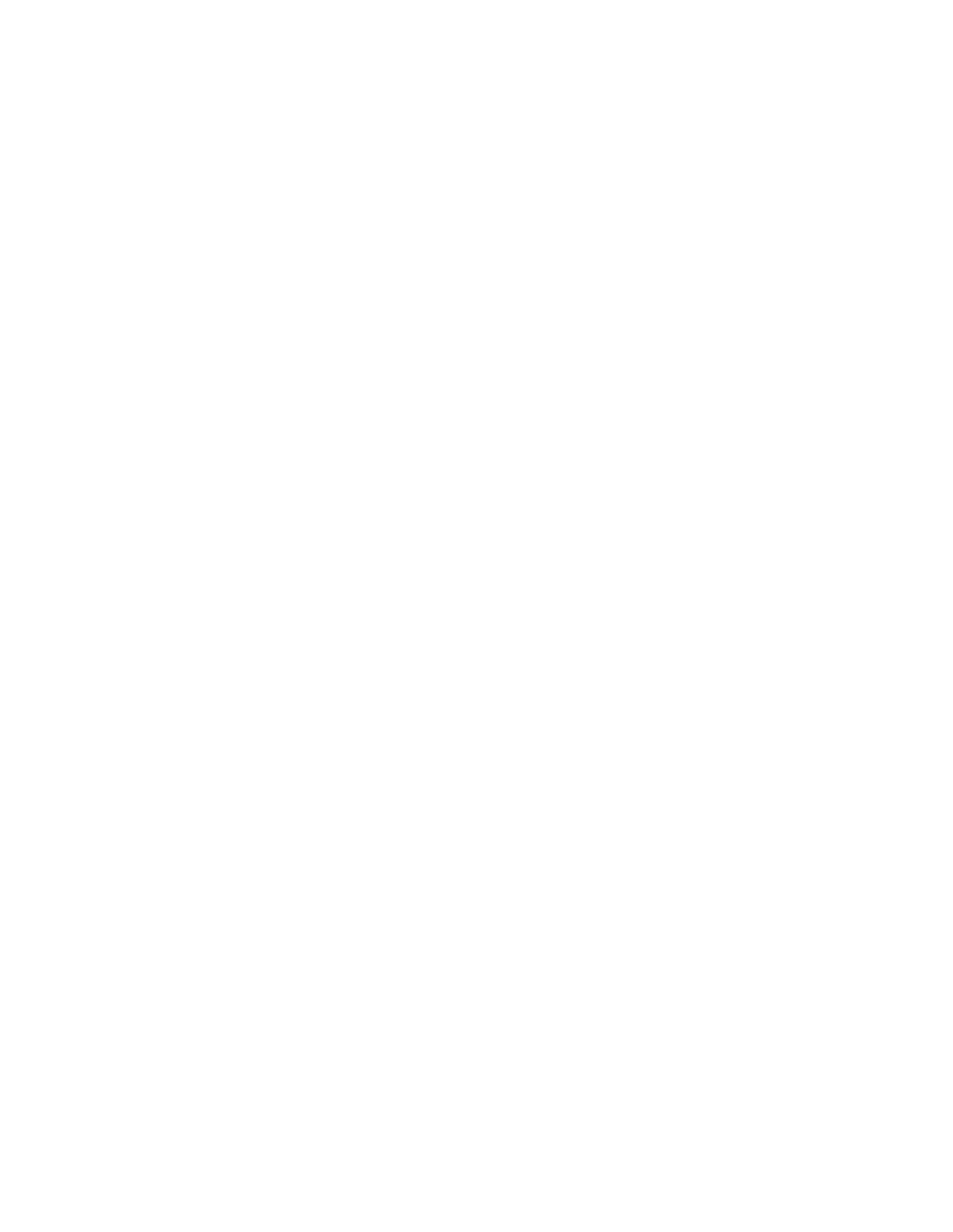# **CONTENTS**

| I.                  | THE ONGOING AND ENSUING PROJECTS |                                                                                                                                                                                                        |                       |
|---------------------|----------------------------------|--------------------------------------------------------------------------------------------------------------------------------------------------------------------------------------------------------|-----------------------|
| II.                 |                                  | THE TECHNICAL ASSISTANCE SUBPROJECT                                                                                                                                                                    | 2                     |
|                     | А.<br>В.<br>C.<br>D.<br>Е.       | Overall Progress of the Technical Assistance Cluster<br>Subproject Scope<br><b>Subproject Outputs and Activities</b><br>Subproject Cost and Financing<br><b>Subproject Implementation Arrangements</b> | 2<br>2<br>2<br>3<br>3 |
|                     | <b>APPENDIXES</b>                |                                                                                                                                                                                                        |                       |
| $\mathbf 1$ .<br>2. |                                  | Subproject Cost Estimates and Financing Plan<br>Summary of Corresponding Ensuing and Ongoing Projects                                                                                                  | 5<br>6                |

| 3. | List of Linked Documents |  |
|----|--------------------------|--|
|    |                          |  |
|    |                          |  |

**Page**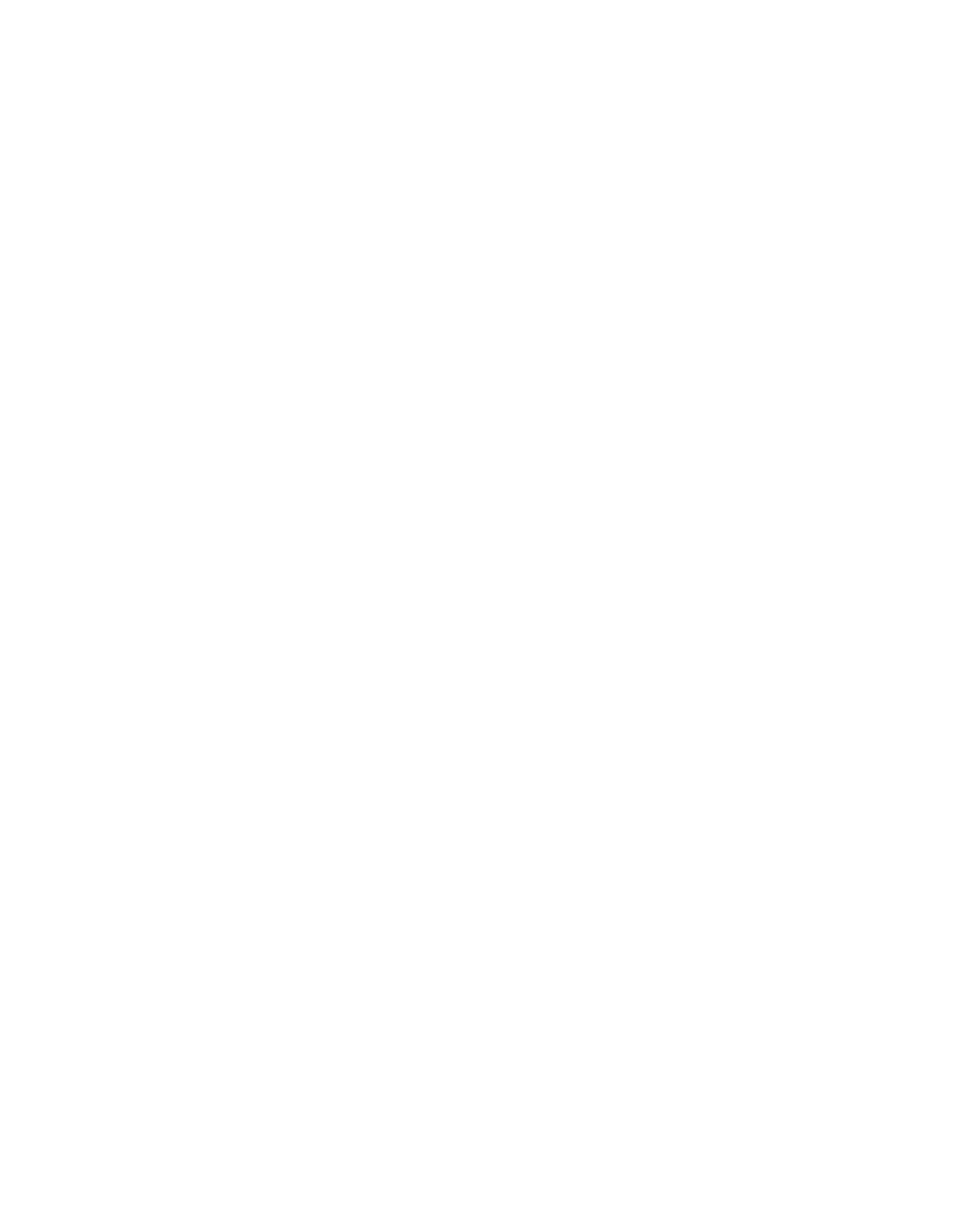#### **I. THE ONGOING AND ENSUING PROJECTS**

1**.** This technical assistance subproject will support several ongoing projects in the transport and water and urban services sub-sectors and ensuing projects in the education, energy, transport, and water and urban services subsectors. Further details on the ongoing and ensuing projects are provided below.

2. The District Capitals Water Supply project was designed to address the root causes of poor health outcomes by providing clean drinking water to households in two of Timor-Leste's district capitals. Approved in 2011 and projected to close in 2019, the original project design featured five outputs, including water supply system upgrades and the design and implementation of a private sector led model for operations and maintenance of the upgraded systems. The project was financed with an \$11 million Asian Development Fund grant. As of June 2017, more than 90% of grant funds had been contracted and 76.4% had been disbursed. Physical works under the project have almost been completed and project activities are now focused on sustainable operations and maintenance. In the transport sector, ADB has three ongoing projects to support inclusive growth and improved connectivity by rehabilitating and upgrading the national road network. The initial funding commitments for these projects comprised \$70.85 million ordinary capital resources (OCR) and \$67.36 million of concessional ordinary capital resources (COL). Additional financing for two of the projects added a further \$64.78 million of OCR, and \$22.93 million of COL. Including the additional financing, ADB's funding commitment for the three projects is \$135.63 million of OCR and \$90.28 million of COL. These projects encompass the rehabilitation, widening, and climate proofing of 378.6 kilometers of national roads, road safety campaigns, the implementation of performance based maintenance for upgrade roads, and preparation of future projects. The expected completion dates for the initial projects and additional financing range from 2017 to 2022. As of June 2017, 58% of the total funds were contracted, and 22.7% had been disbursed.

3. The subproject will also support several ensuing projects that are listed in ADB's country operations and business plan 2017-2019. These projects with potential loan financing of \$135 million of OCR and \$58 million of COL. In the water and urban services sector, the District Capital Water Supply Project is expected to support upgrading of water supply systems in district capitals, and could cover the systems for Baucau, Viqueque, Los Palos, and Same, for which ADB helped to prepare high level masterplans through the ongoing water sector project. The Urban Water Supply Project (Phase I and II) are expected to staged upgrading of water supply systems in the capital, Dili, although the final scope of the project is subject to further discussion and confirmation with the Government of Timor-Leste. These ensuing projects in water and urban services have indicative loan financing of \$45 million of OCR and \$39 million of COL. In the energy sector, the Electricity System Strengthening and Sustainability Program would support a package of investments and reforms to improve the performance and efficiency of the existing system, while the Renewable Energy project would support development of new renewable energy sources to reduce the operational costs and environmental impacts of the sector. The indicative combined loan financing for these projects is \$50 million of OCR and \$5 million of COL. In the transport sector, the Sustainable Road Transport Project has indicative loan financing of \$40 million of OCR and will build on ADB's ongoing transport projects by addressing key remaining gaps in the national road network and ensuring the sustainability of the ongoing and recently completed road improvements. Finally, the workforce and skills development project is expected to operationalize some of the key recommendations from ongoing technical assistance to the Ministry of Education on pathways for developing technical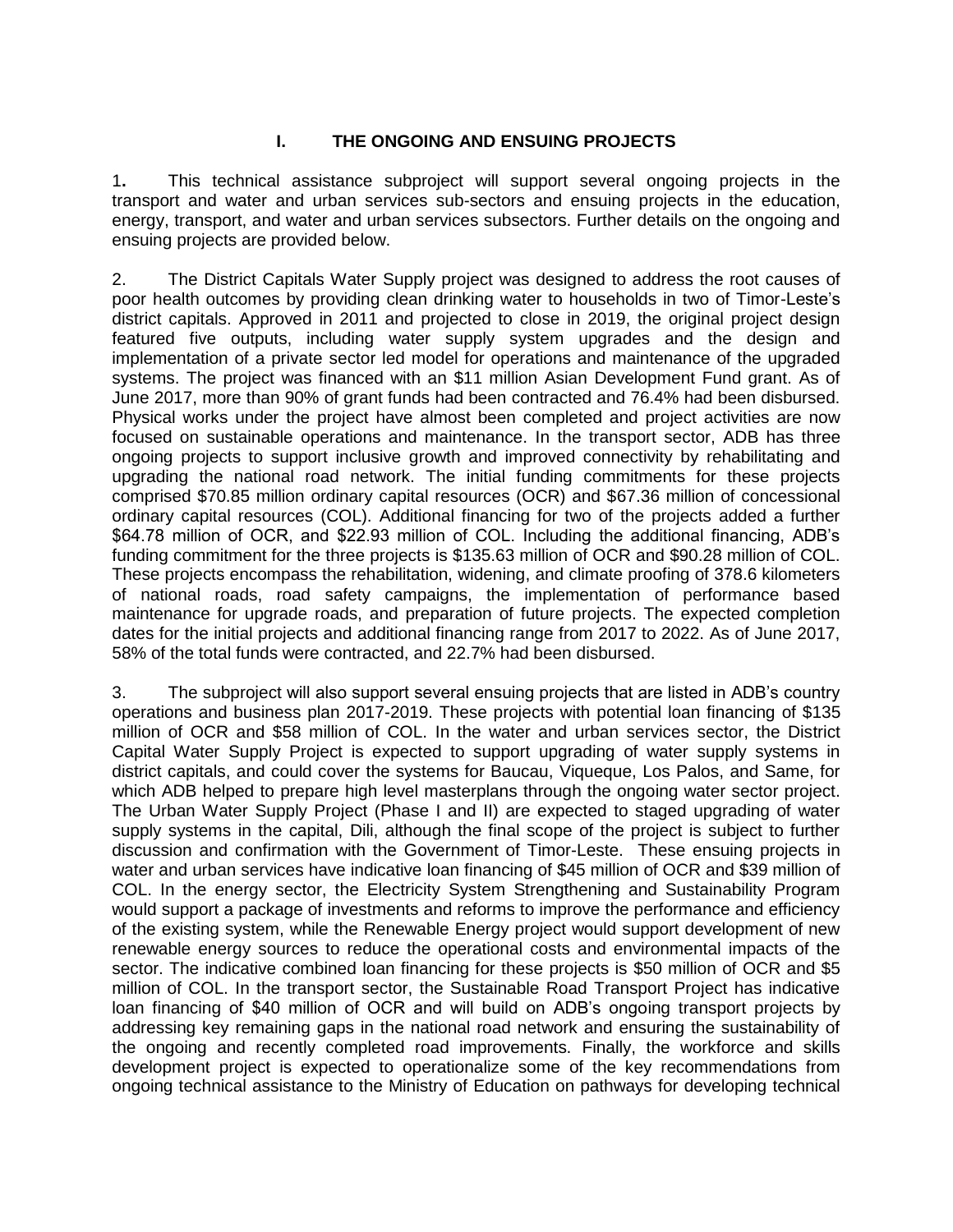and vocational streams within the secondary education system. This project has indicative ADB loan financing of \$14 million of COL.

# **II. THE TECHNICAL ASSISTANCE SUBPROJECT**

### **A. Overall Progress of the Technical Assistance Cluster**

4. The TRTA cluster was approved on 27 November 2017. This is the first subproject to be prepared under the cluster.

## **B. Subproject Scope**

5. The subproject will build government capacity for public investment management (PIM), and strengthen sector policy and planning. Subproject activities will support successful implementation of ADB's portfolio of ongoing projects and preparation of a pipeline of new investment projects.

6. The support for public investment management incorporates three work streams. Strengthening project appraisal and selection (subproject activities  $1.1 - 1.2$ ) will help to build a robust pipeline of projects that could be considered for ADB financing. Support for more comprehensive and efficient environmental management and licensing (subproject activities 1.3 – 1.4) will facilitate implementation of ADB's ongoing and future projects. The third stream addressing other selected issues in public investment management (subproject activity 1.5) will enable ADB to respond rapidly and flexibly to emerging issues in PIM systems that are impacting on implementation of ongoing projects or are a bottleneck to preparation of new projects.

7. The support for sector policy and planning also incorporates three work streams. The development of policies and plans to support the achievement of Sustainable Development Goal 6 (subproject activity 2.1) will help to ensure the sustainability of the ongoing District Capital Water Supply Project and clarify the scope of the proposed Urban Water Supply Sector Project (Phase I and II). Policy advice and capacity development support in response to selected issues in transport, water and urban services, energy, and education (subproject activity 2.2) can help to the sustainability of ADB's ongoing projects in these sectors and the development of strong sector plans that integrate proposed ADB's investments in the sectors. The third work stream, (sub project activity 2.3) is completion of pre-feasibility assessments for projects with potential for ADB financing. This activity is firmly focused on future investments.

### **C. Subproject Outputs and Activities**

8. The major outputs and activities are summarized in Table 1.

| <b>Major Outputs</b>           | <b>Delivery Dates</b> | <b>Key Activities with Milestones</b>                                                      |  |  |
|--------------------------------|-----------------------|--------------------------------------------------------------------------------------------|--|--|
| 1. Output 1: Improved capacity | 1.1 Q2 2018           | 1.1 Updating guidelines for project appraisal                                              |  |  |
| for public investment          |                       | and project selection.                                                                     |  |  |
| management                     |                       |                                                                                            |  |  |
|                                | Q4 2020               | 1.2 Q3 2018 - 1.2 Supporting implementation of<br>revised<br>project appraisal guidelines. |  |  |

#### **Table 1: Summary of Major Outputs and Activities**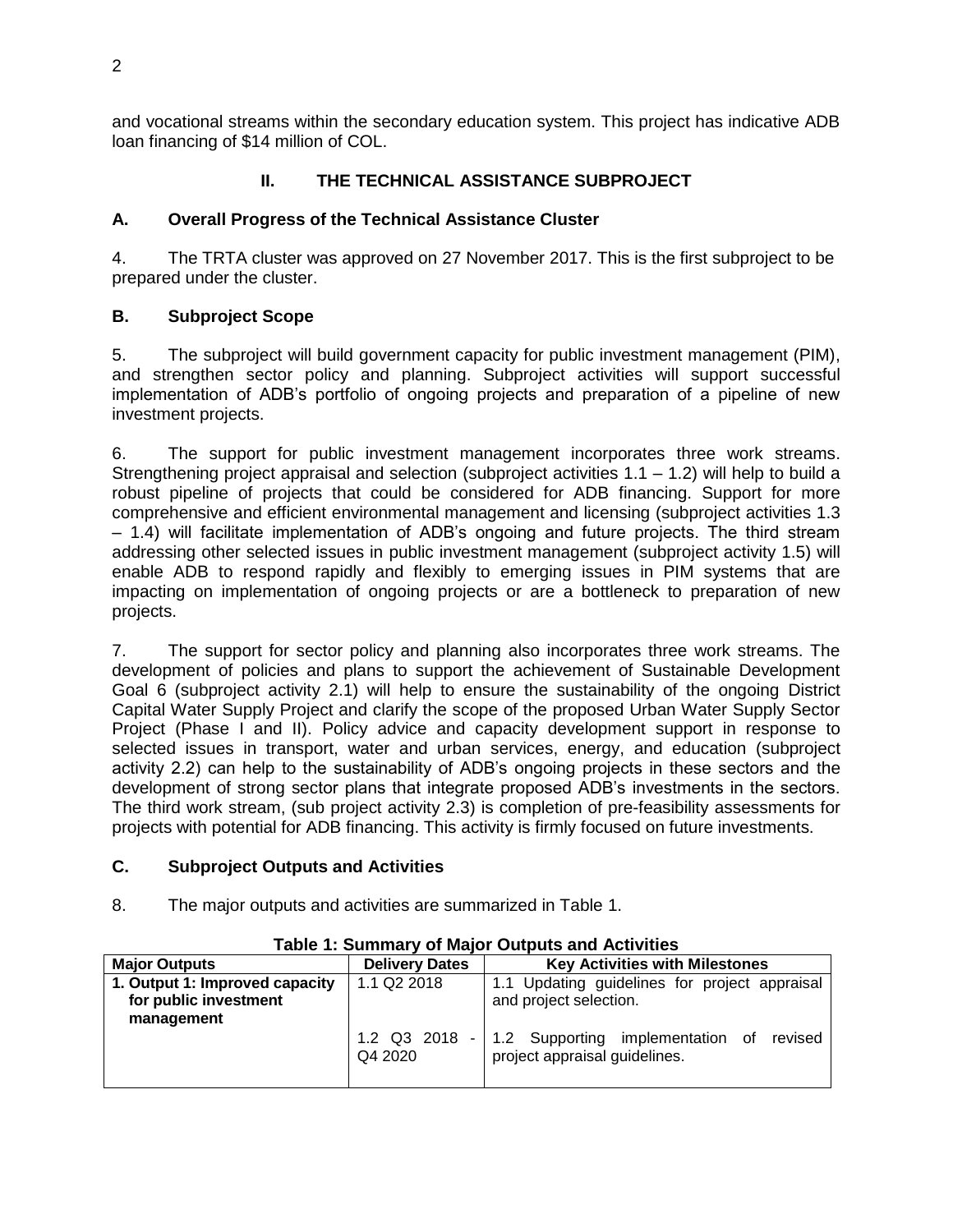|                                                      | 1.3 Q2 2018                 | Review<br>of ELL and<br>1.3<br>preparation<br>0f<br>amendments and implementing regulations.                                                              |  |
|------------------------------------------------------|-----------------------------|-----------------------------------------------------------------------------------------------------------------------------------------------------------|--|
| 1.4 Q3 2018.                                         |                             | Capacity development support for<br>1.4<br>licensing activities of NDPCEI.                                                                                |  |
|                                                      | $1.5$ Q2 2018 -<br>Q4 2020. | 1.5 Policy advice and capacity development<br>in response to selected issues in public<br>investment management.                                          |  |
| 2. Output 2: Improved sector<br>policy and planning. | 2.1 Q4 2018                 | 2.1 Development of sector policies and plans<br>for achievement of SDG 6.                                                                                 |  |
|                                                      | $2.2.$ Q1 2018 -<br>Q4 2020 | 2.2 Policy advice and capacity development<br>support in response to selected issues in<br>transport, water and urban services, energy,<br>and education. |  |
|                                                      | 2.3 Q4 2020                 | 2.3 Pre-feasibility assessments completed for<br>at least two candidate investment projects.                                                              |  |
|                                                      |                             |                                                                                                                                                           |  |

ELL = environmental licensing law, SDG = sustainable development goal, NDPCEI = national directorate for pollution control and environmental licensing.

Source: ADB staff estimates

#### **D. Subproject Cost and Financing**

9. The TA subproject is estimated to cost \$1.25 million of which \$1.2 million will be financed on a grant basis by ADB's Technical Assistance Special Fund (TASF 6). The key expenditure items are listed in Appendix 1. The government will provide counterpart support in the form of counterpart staff, office accommodation, and other in-kind contributions. The government was informed that approval of the subproject does not commit ADB to finance any ensuing project.

#### **E. Subproject Implementation Arrangements**

10. ADB will administer the subproject. ADB's Timor-Leste Resident Mission will select, supervise and evaluate consultants, with support from ADB's Pacific Transport, Energy and Natural Resources Division and Pacific Urban, Social Development, and Public Management Division. Consulting services will comprise both national and international consultants. Consultants will be recruited using individual consultant selection in order to ensure flexibility during TA implementation. TLRM will be the principal administering division with responsibility for signing of TA claims and approval of other TA administration matters.

| <b>Aspects</b>                      | <b>Arrangements</b>                        |
|-------------------------------------|--------------------------------------------|
| Indicative implementation<br>period | January 2018 - December 2020               |
| Executing agency                    | Ministry of Finance                        |
| Implementing agency                 | Asian Development Bank, Pacific Department |
| Consultants                         | To be selected and engaged by ADB          |

| <b>Table 2: Subproject Implementation Arrangements</b> |  |
|--------------------------------------------------------|--|
|--------------------------------------------------------|--|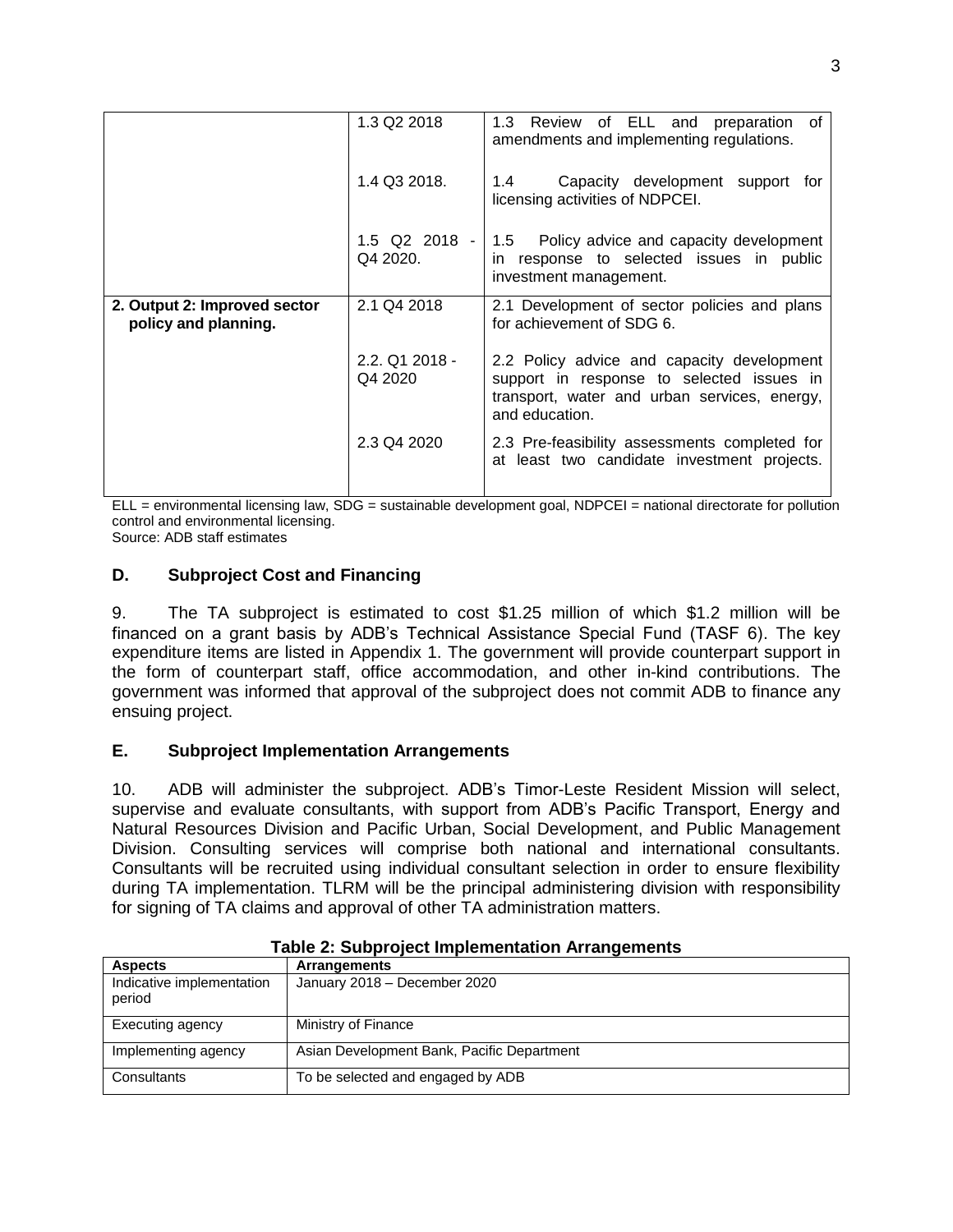| <b>Aspects</b>      | <b>Arrangements</b>                                                                                                                    |                                             |                  |
|---------------------|----------------------------------------------------------------------------------------------------------------------------------------|---------------------------------------------|------------------|
|                     | Individual (Individual<br>selection)                                                                                                   | International Expertise 32<br>person-months | \$858.2 thousand |
|                     |                                                                                                                                        |                                             |                  |
|                     | Individual (Individual<br>selection)                                                                                                   | National Expertise 48<br>person-months      | \$271.2 thousand |
| <b>Disbursement</b> | The TA resources will be disbursed following ADB's Technical Assistance<br>Disbursement Handbook (2010, as amended from time to time). |                                             |                  |

Source: Asian Development Bank estimates.

11. **Consulting services.** The consultants will be engaged in accordance with the ADB Procurement Policy (2017, as amended from time to time) and the associated project administration instructions and/or TA staff instructions. <sup>1</sup> Output-based/lump sum contracts will be considered in the engagement of consultancy services in line with MTR Action Plan Nos. 2.9.2 and 2.10.2

12. **Other services.** Any procurement of non-consulting services will follow the ADB Procurement Policy (2017, as amended from time to time) and the Procurement Regulations for ADB Borrowers (2017, as amended from time to time

13. Appendix 2 lists the ensuing and ongoing projects to be supported under the TA subproject, and the allocation of consultant inputs to each project.

<sup>1</sup> Terms of Reference for Consultants (accessible from the list of linked documents in Appendix 2).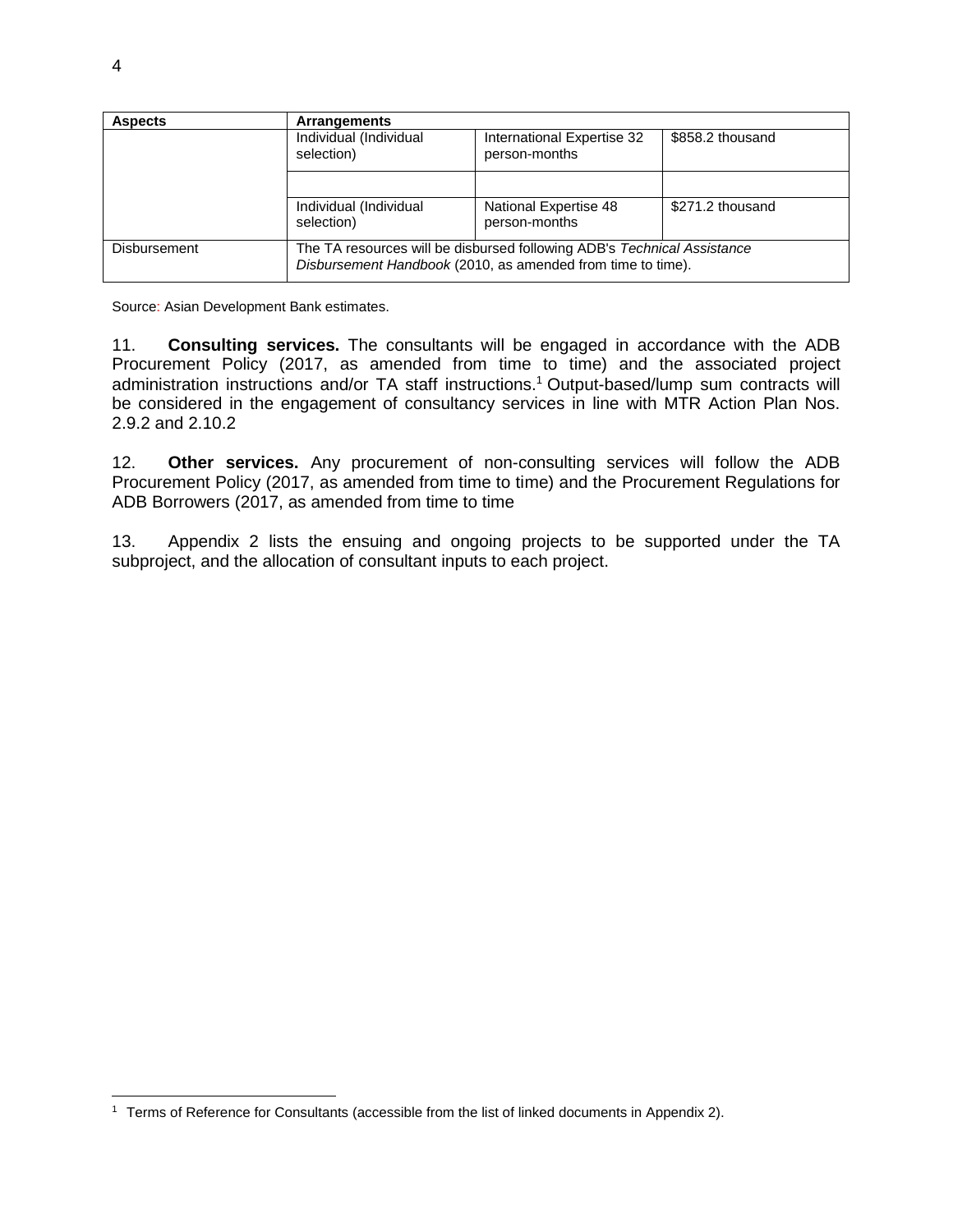# **SUBPROJECT COST ESTIMATES AND FINANCING PLAN**

(\$'000)

| <b>Item</b><br>Amount                      |         |  |  |
|--------------------------------------------|---------|--|--|
| A. Asian Development Banka                 |         |  |  |
| Consultants                                |         |  |  |
| a. Remuneration and per diem               |         |  |  |
| International consultants                  | 698.2   |  |  |
| ii. National consultants                   | 264.0   |  |  |
| Out-of-pocket expenditures<br>b.           |         |  |  |
| International and local travel             | 105.0   |  |  |
| Training, seminars, and conferences<br>ii. | 40.0    |  |  |
| iii. Reports and communications            | 22.2    |  |  |
| Contingencies                              | 70.6    |  |  |
| Total                                      | 1.200.0 |  |  |

Note: The technical assistance (TA) is estimated to cost \$1.25 million of which contributions from the Asian Development Bank are presented in the table above. The government will provide counterpart support in the form of counterpart staff, office accommodation, and other in-kind contributions. The value of government contribution is estimated to account for 4% of the total TA cost.

a Financed by the Asian Development Bank's Technical Assistance Special Fund (TASF 6).

Source: Asian Development Bank estimates.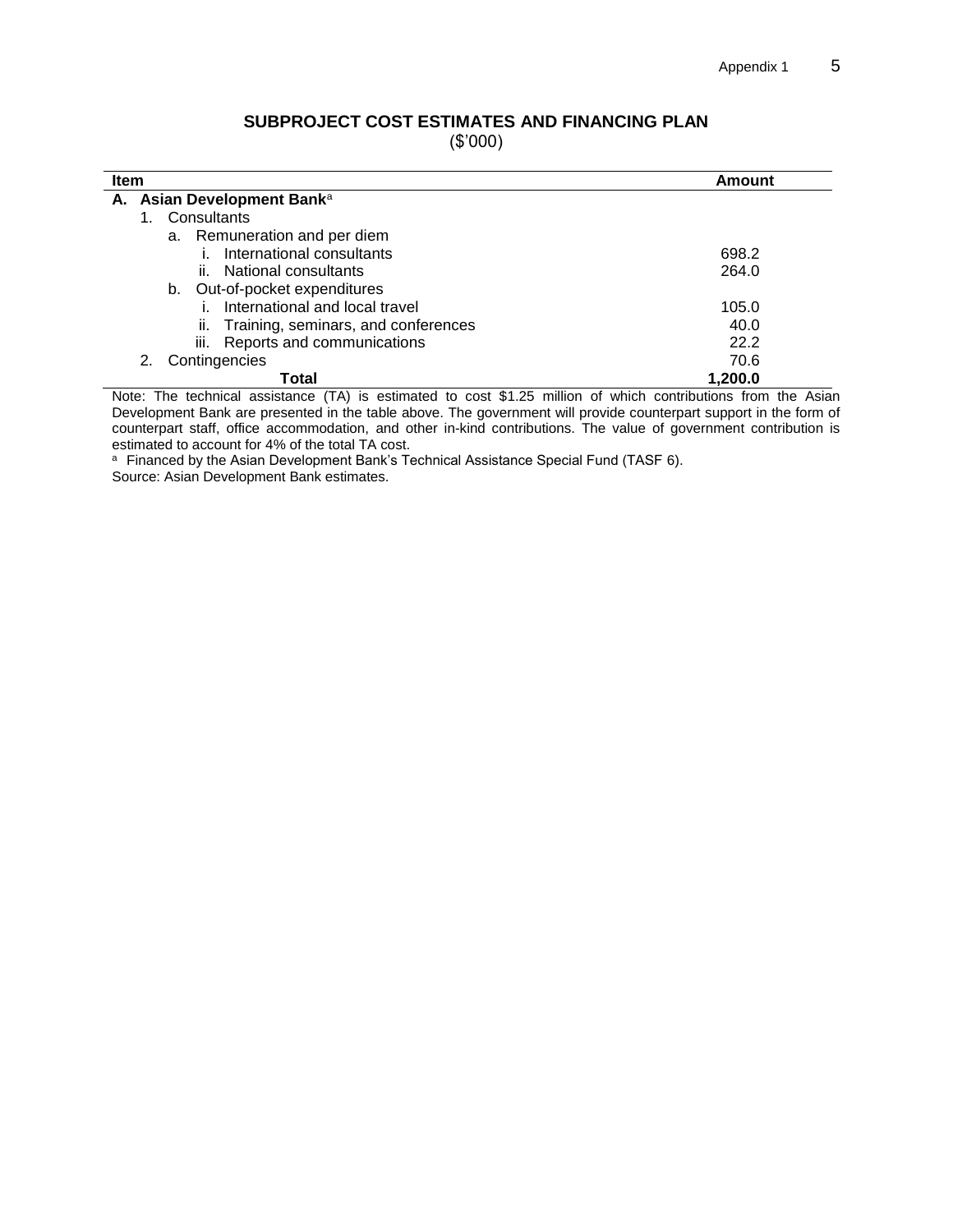# **SUMMARY OF CORRESPONDING ENSUING ANDONGOING PROJECTS**

| <b>Project Title</b>                                                  | Categorization | <b>Loan Amount</b> | <b>Consultant Inputs Under</b><br><b>Subproject (months)</b> |
|-----------------------------------------------------------------------|----------------|--------------------|--------------------------------------------------------------|
| <b>District Capitals Water Supply</b><br>Project                      | Low risk       | \$11.00 million    | 3                                                            |
| Road Network Upgrading Project,<br>additional financing               | Low risk       | \$11.78 million    | $\overline{2}$                                               |
| Road Network Upgrading Sector<br>Project, additional financing        | Low risk       | \$76.06 million    | 1                                                            |
| Dili to Baucau Highway Project                                        | Low risk       | \$49.65 million    | $\overline{2}$                                               |
| Baucau-Viqueque Road Project                                          | Low risk       | \$50.00 million    | 1                                                            |
| <b>District Capital Water Supply</b><br>Project                       | Low risk       | \$25.00 million    | 14                                                           |
| Urban Water Supply Project;                                           | Low risk       | \$20.00 million    | 12                                                           |
| <b>Workforce and Skills</b><br><b>Development Project</b>             | Low risk       | \$14.00 million    | 10                                                           |
| <b>Electricity System Strengthening</b><br>and Sustainability Project | Low risk       | \$50.00 million    | $\overline{7}$                                               |
| Renewable Energy                                                      | Low risk       | \$20.00 million    | 9                                                            |
| Sustainable Road Transport<br>Project                                 | Low risk       | \$40.00 million    | 10                                                           |
| Urban Water Supply Sector<br>Project, Phase II                        | Low risk       | \$39.00 million    | 9                                                            |